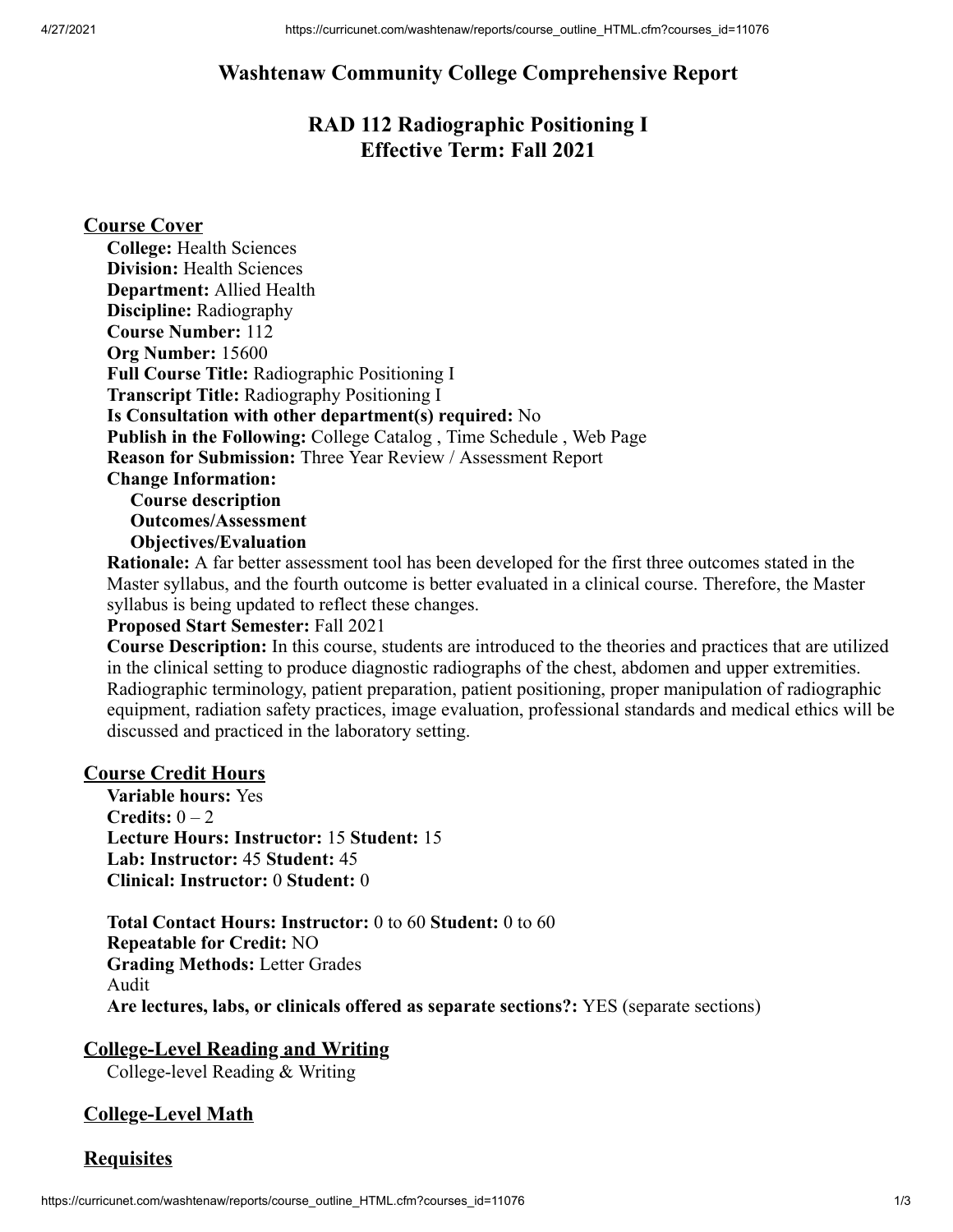#### **Prerequisite** RAD 101 minimum grade "C-" and **Prerequisite** RAD 110 minimum grade "C-"; may enroll concurrently

## **General Education**

## **Request Course Transfer**

#### **Proposed For:**

### **Student Learning Outcomes**

1. Perform radiographic procedures of the chest, abdomen and upper extremities in accordance with current standards.

#### **Assessment 1**

Assessment Tool: Outcome-related practical lab exercises Assessment Date: Fall 2023 Assessment Cycle: Every Three Years Course section(s)/other population: All Number students to be assessed: All How the assessment will be scored: Departmentally-developed rubric Standard of success to be used for this assessment: 100% of students will score an overall average of 90% or higher on the outcome-related exercises. Who will score and analyze the data: A Radiography Program faculty member

2. Critically analyze radiographs of the chest, abdomen and upper extremities for patient positioning, exposure technique and image processing errors.

#### **Assessment 1**

Assessment Tool: Outcome-related practical lab exercises Assessment Date: Fall 2023 Assessment Cycle: Every Three Years Course section(s)/other population: All Number students to be assessed: All How the assessment will be scored: Departmentally-developed rubric Standard of success to be used for this assessment: 100% of students will score an overall average of 90% or higher on the outcome-related exercises. Who will score and analyze the data: A Radiography Program faculty member

3. Apply the principles of As Low As Reasonably Achievable (ALARA) when obtaining diagnostic radiographs of the chest, abdomen and upper extremities.

#### **Assessment 1**

Assessment Tool: Outcome-related practical lab exercises

Assessment Date: Fall 2023

Assessment Cycle: Every Three Years

Course section(s)/other population: All

Number students to be assessed: All

How the assessment will be scored: Departmentally-developed rubric

Standard of success to be used for this assessment: 100% of students will score an overall average of 90% or higher on the outcome-related exercises.

Who will score and analyze the data: A Radiography Program faculty member

## **Course Objectives**

1. Apply radiographic theories and current positioning techniques to obtain optimal radiographs of the chest, abdomen and upper extremities.